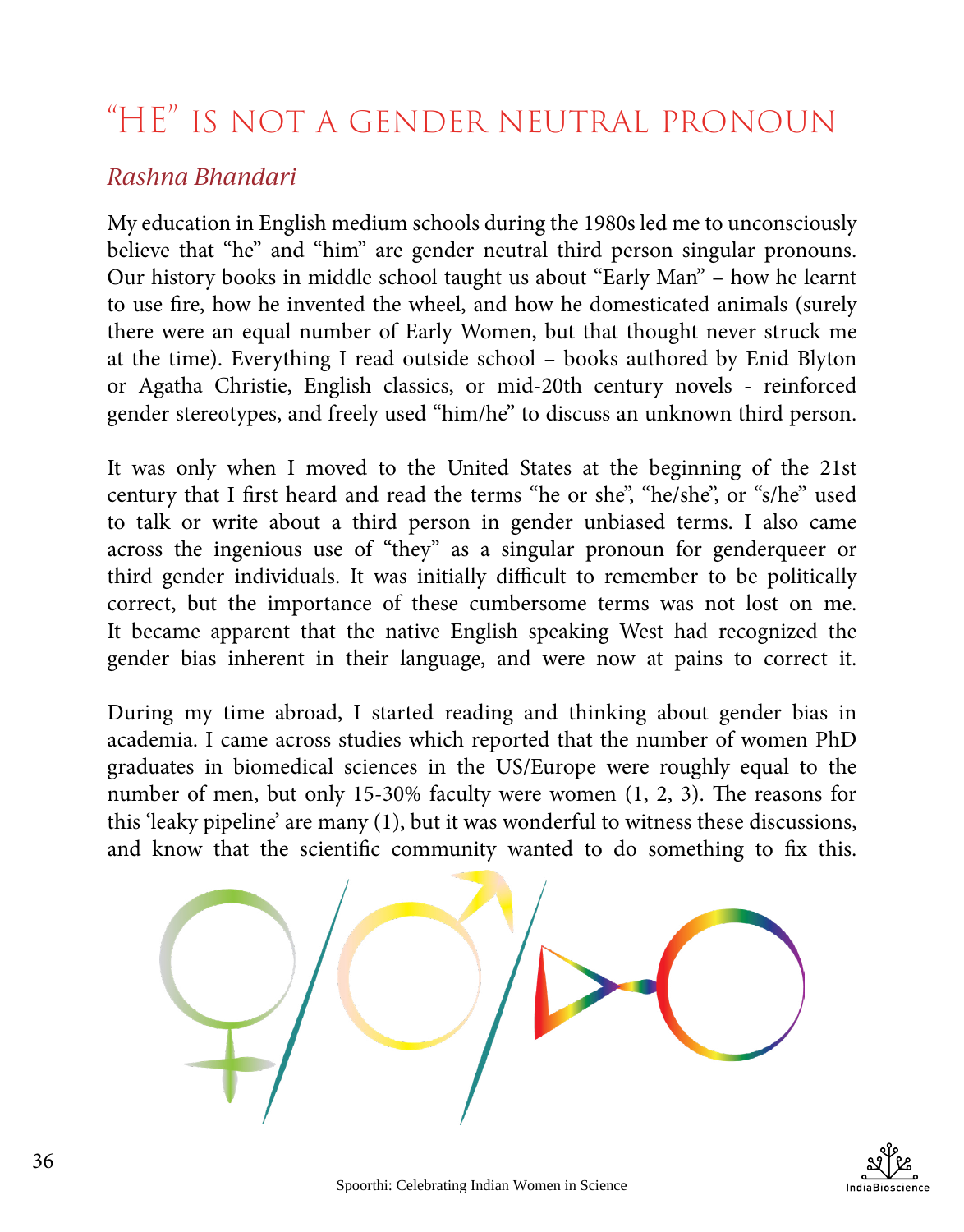Upon starting my own research group in India, I carried these thoughts with me. I was now in the habit of always using gender unbiased terms in my conversation. For instance, I would say "I think this referee does not understand the point we are trying to make – he or she has not read this part of the text carefully". My students quickly and subconsciously picked up this habit – they now correct me by

THE CURRENT NCERT history textbook for Class VI can use the term "Early People", why can't all of us start referring to our students, postdocs and faculty as "they" instead of "he"? "<br>"<br>"

red now<br>
rike me<br>
student<br>
hooses". interjecting a "he or she" into my sentence if I ever slip up! I am so sensitized now that I find the generic use of 'he' to be quite jarring. For example, it would strike me as odd if someone would say "Every faculty member should be allowed a student of his choice, and every student should also be permitted to join a lab he chooses".

More recently, I have been reading about the backlash against this political correctness in the West (4) and wondered if I was taking my own bias towards the use of gender-neutral terms too far. Did I judge others to be biased if they used "he" instead of "he/she"? My conclusions from this introspection are that the use of gender-biased pronouns does not necessarily mean that the person in question is biased against women, and conversely, being politically correct does not always indicate that the speaker is free from bias.

However, I still strongly advocate against the use of "he/him" when talking about a generic third person. It has now been proven that unconscious gender bias is hurting the careers of women in STEM fields (5). We should do all we can to correct this imbalance. The Unconscious Bias Observer Scheme practiced during staff recruitment at the Department of Chemistry, University of York, is an outstanding effort to promote equality and diversity in academia (6).

As highly educated individuals engaged in an intellectual profession, all of us should make a conscious effort to use gender unbiased terms in our everyday speech and in our writing. If the current NCERT history textbook for Class VI can use the term "Early People", why can't all of us start referring to our students, post-docs and faculty